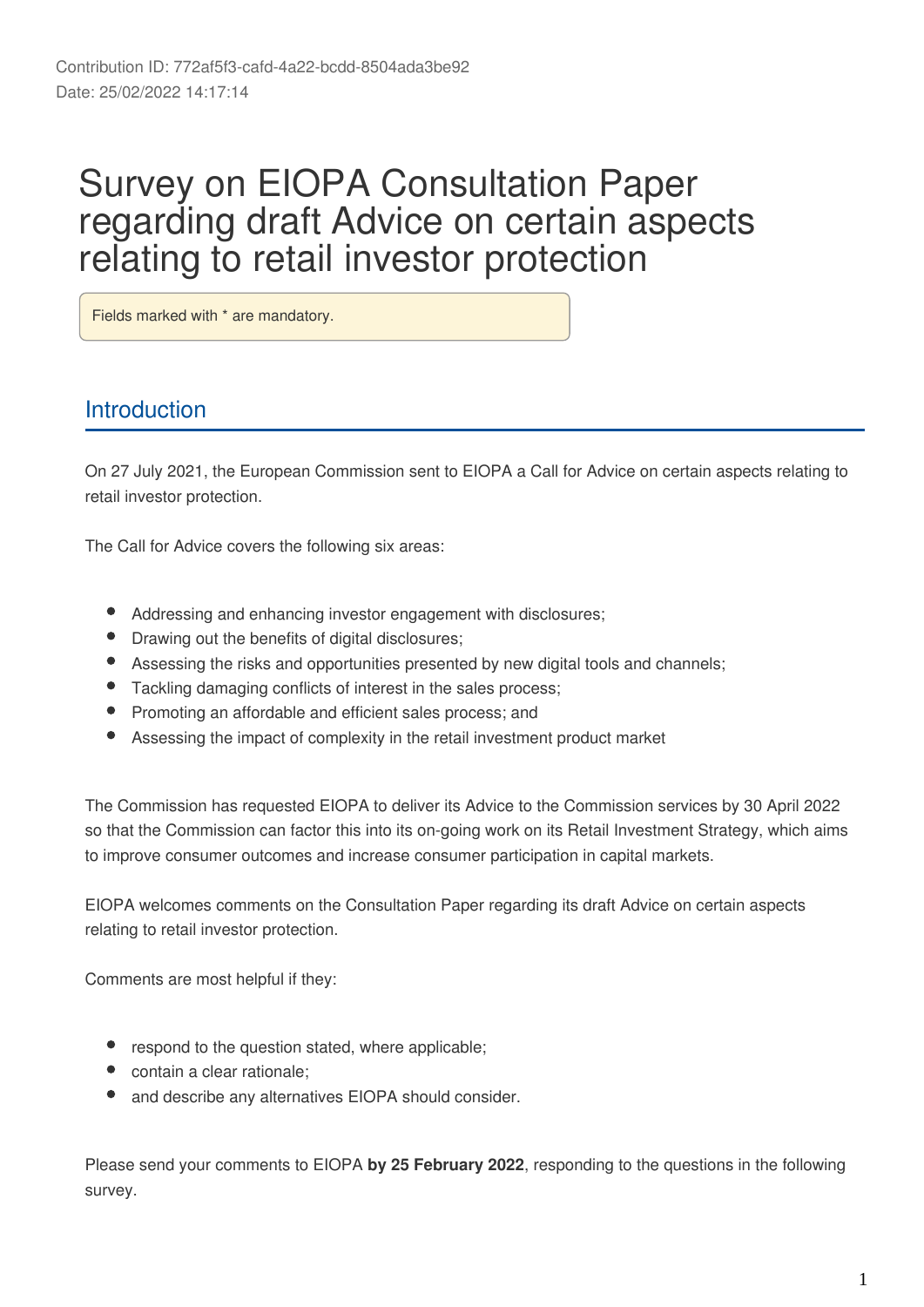Contributions not provided using the survey or submitted after the deadline will not be processed and therefore considered as they were not submitted.

#### **Publication of responses**

Your responses will be published on the EIOPA website unless: you request to treat them confidential, or they are unlawful, or they would infringe the rights of any third party. Please, indicate clearly and prominently in your submission any part you do not wish to be publicly disclosed. EIOPA may also publish a summary of the survey input received on its website. Please note that EIOPA is subject to Regulation (EC) No 1049/2001 regarding public access to documents and EIOPA's rules on [public access to](https://www.eiopa.europa.eu/about/accountability-and-transparency/public-access-documents_en)  [documents.](https://www.eiopa.europa.eu/about/accountability-and-transparency/public-access-documents_en)

#### **Declaration by the contributor**

By sending your contribution to EIOPA you consent to publication of all information in your contribution in whole/in part – as indicated in your responses, including to the publication of your name/the name of your organisation, and you thereby declare that nothing within your response is unlawful or would infringe the rights of any third party in a manner that would prevent the publication.

#### **Data Protection**

Please note that personal contact details (such as name of individuals, email addresses and phone numbers) will not be published. EIOPA, as a European Authority, will process any personal data in line with Regulation (EU) 2018/1725. More information on how personal data are treated can be found in the privacy statement at the end of this material. www.eiopa.europa.eu/privacy-statement en

## Remarks on completing the survey

#### **Choice of internet browsers**

Please use preferably Firefox or Chrome for best speed of the online survey whilst ensuring use of the latest version of the browser.

#### **Saving a draft survey**

After you start filling in responses to the survey there is a facility to save your answers. HOWEVER, PLEASE NOTE THAT THE USE OF THE ONLINE SAVING FUNCTIONALITY IS AT THE USER'S OWN RISK.

As a result, it is strongly recommended to complete the online survey in one go (i.e. all at once).

Should you still proceed with saving your answers, the online tool will immediately generate and provide you with a new link from which you will be able to access your saved answers.

It is also recommended that you select the "Send this Link as Email" icon to send a copy of the weblink to your email - please take care of typing in your email address correctly. This procedure does not, however,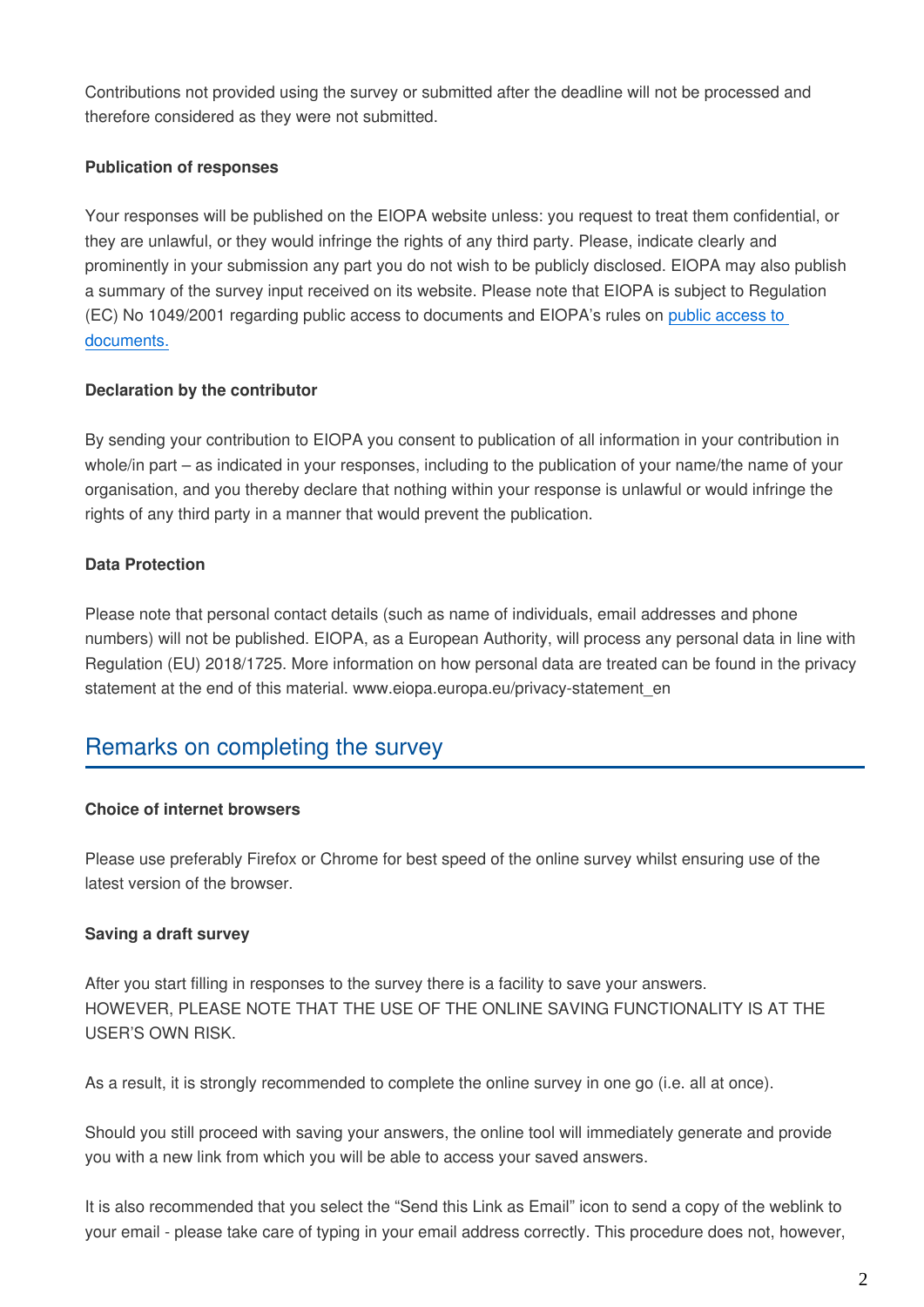guarantee that your answers will be successfully saved.

#### **Uploading document(s)**

In the last section of the survey, you can also share additional material by clicking on "Select file to upload". Several documents (e.g. Word, Excel, Pdf) can be uploaded. However, note that each document / file is limited to 1MB or less in size.

#### **Printing the completed survey**

You will have the possibility to print a pdf version of the final responses to the survey after submitting it by clicking on "Download PDF".

You will automatically receive an email with the pdf file. Do not forget to check your junk / spam mailbox.

#### **Limit of characters for the answer of each question**

There is a limit of 5,000 characters for the answer of each question, including spaces and line breaks. If your answer exceeds the limit, you can upload your answer as additional material (see "Uploading document(s)" mentioned above).

## Contact details

Name of your institution **\***

Bundesarbeitsgemeinschaft zur Förderung der Versicherungsmakler (BFV)

#### Your name **\***

Erwin Hausen

E-mail **\***

bfv@bfv-versicherungsmakler.de

#### Your member state

- **C** Austria
- **Belgium**
- **Bulgaria**
- Croatia
- Cyprus
- Czechia
- **Denmark**
- **Estonia**
- **C** Finland
- **Erance**
- **G** Germany
- **Greece**
- **Example Hungary**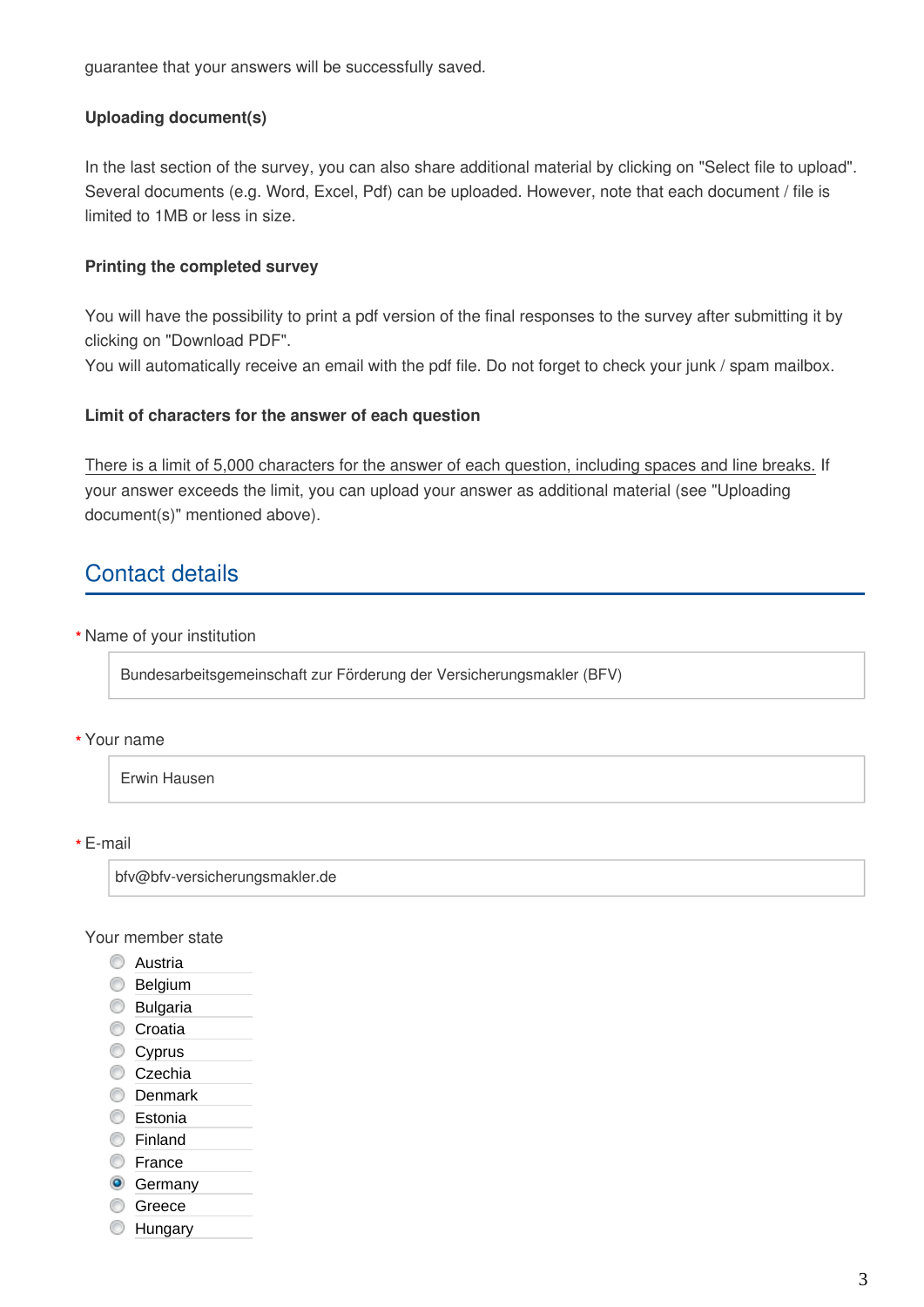- C Iceland
- C Ireland
- $\circ$  Italy
- **C** Latvia
- C Liechenstein
- **C** Lithuania
- **C** Luxembourg
- Malta
- **Netherlands**
- **Norway**
- Poland
- **Portugal**
- Romania
- Slovak Republic
- **Slovenia**
- Spain
- Sweden
- O Other

## Survey on Consultation Paper regarding Advice on certain aspects relating to retail investor protection

### **Do you have any general comments on the Consultation Paper?**

Wir begrüßen es, dass die EIOPA eine Umfrage zum Konsultationspapier durchführt und dass EIOPA sich kritisch mit weiterer Regulierung auseinandersetzt.

Wir sind der Auffassung, dass die bereits vorhandenen rechtlichen Regelungen wie IDD Product Oversight and Governance ein hohes Maß an Verbraucherschutz bieten und ausreichend sind. Weiterhin sind wir der Auffassung, dass die Wirkungen dieser Regulierungen eine angemessen lange Zeit abgewartet werden sollten, ehe erneute Regulierungsmaßnahmen eingeführt werden.

Bei immer wieder neuer Regulatorik, für die es keinen konkreten Anlass, wie für Verbraucher negative Entwicklungen auf dem betreffenden Markt, droht diese mehr um der Regulatorik-Willen zu geschehen und nicht dem Verbraucherschutz zu dienen, sogar zum Nachteil für Verbraucher zu sein.

Die geringen Verbraucher-Beschwerdezahlen über Versicherungsvermittler bei der BaFin und beim Versicherungsombudsmann zeigen, dass es keine weit verbreiteten Missstände bei den

Versicherungsvermittlern oder im Zusammenhang mit dem Provisionssystem gibt.

Wir bitten zu bedenken, dass jede neue Regulierung für Produktgeber und Vermittler zu mehr Bürokratie und höheren Kosten führt. Kosten, die letztlich auch teilweise vom Verbraucher zu tragen sind.

Regulierungen, die zu einer Informationsflut beim Verbraucher führen, der Verbraucher dann diese aus Sicht der Regulierer wichtigen Informationen aber aufgrund der Informationsüberflutung gar nicht mehr liest, diese Regulierungen zudem zur Verteuerung von Produkten führen, stellen keinen Verbrauchernutzen dar.

## Addressing and enhancing investor engagement with disclosures and Drawing out the benefits of digital disclosures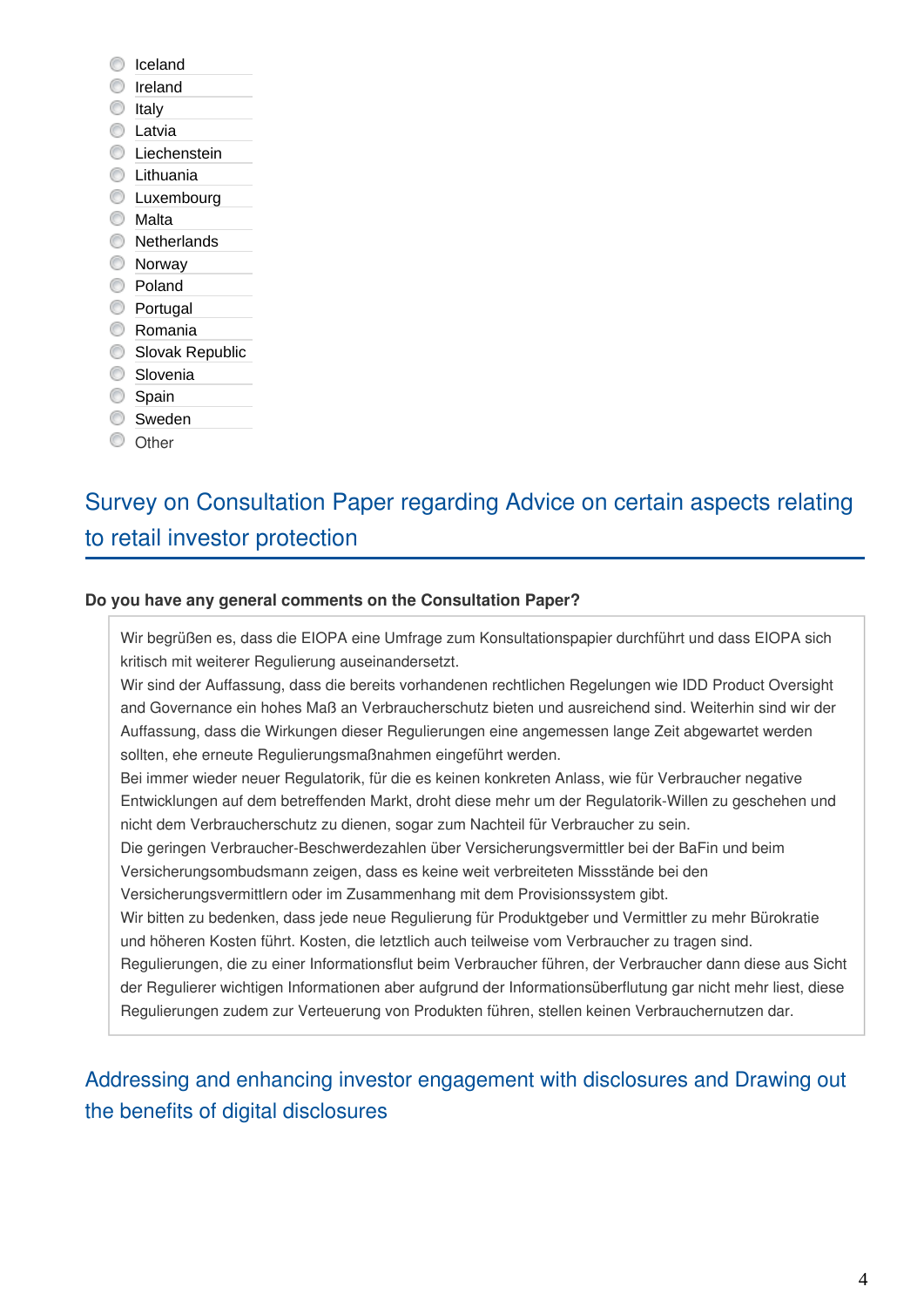**Q1. What do you consider currently to be the most burdensome duplicative requirements between the different legislative frameworks? Do you consider there to be any duplicative disclosures which EIOPA have identified above between different legislative regimes to be not particularly burdensome for insurance undertakings or insurance intermediaries to comply?**

Wir begrüßen es, dass EIOPA Doppelerfordernisse der verschiedenen Rechtsrahmen thematisiert. Sowohl solche Doppelungen und Überschneidungen als auch die große Menge an erforderlichen Angaben führen zu unnötigen Belastungen und sind ineffizient. Auch der Verbraucher und dessen Verhalten sollten im Blickfeld jeglicher Regulierung stehen und beachtet werden. Der Kunde sollte mit einem Produktinformationsblatt klare, hochrelevante und zugleich in der Länge sehr überschaubare Informationen über den Anbieter und das Produkt erhalten. Ein Zuviel an Informationen ist kontraproduktiv für den Verbraucherschutz, denn dann werden die wichtigsten Informationen nicht mehr gewürdigt oder gar nicht mehr gelesen.

**Q2. EIOPA can see some specific benefits in disapplying a number of disclosure requirements in the Solvency II Directive and the Distance Marketing of Consumer Financial Services Directive and rationalising any remaining requirements in the IDD. Do you agree with this approach?**

Den Überlegungen der EIOPA, diverse Offenlegungsanforderungen in der Solvabilität-II-Richtlinie und der Richtlinie über den Fernabsatz von Finanzdienstleistungen an Verbraucher aufzuheben und die verbleibenden Anforderungen in der IDD zu rationalisieren, stimmen wir zu. Aufgrund der Kombination der Absicherung biometrischer Risiken sowie Kapitalbildung gelten IBIPs als Versicherungsanlageprodukte. Auch hier gilt, und da teilen wir die Sichtweise der EIOPA, dass Verbraucherinformationen ihren Zweck nicht erfüllen können, wenn diese aufgrund des Umfangs und der Komplexität vom Kunden nicht gelesen oder die wichtigen Informationen nicht zu Kenntnis genommen werden.

**Q3. Notwithstanding the proposed approach set out in Q2, do you consider that there is an element of personalization under the provisions in Solvency II Directive that would justify delivery of personalized information separately and in addition to the generalized information in the PRIIPs KID?**

Wir halten die in Deutschland praktizierten Informationspflichten für ausreichend.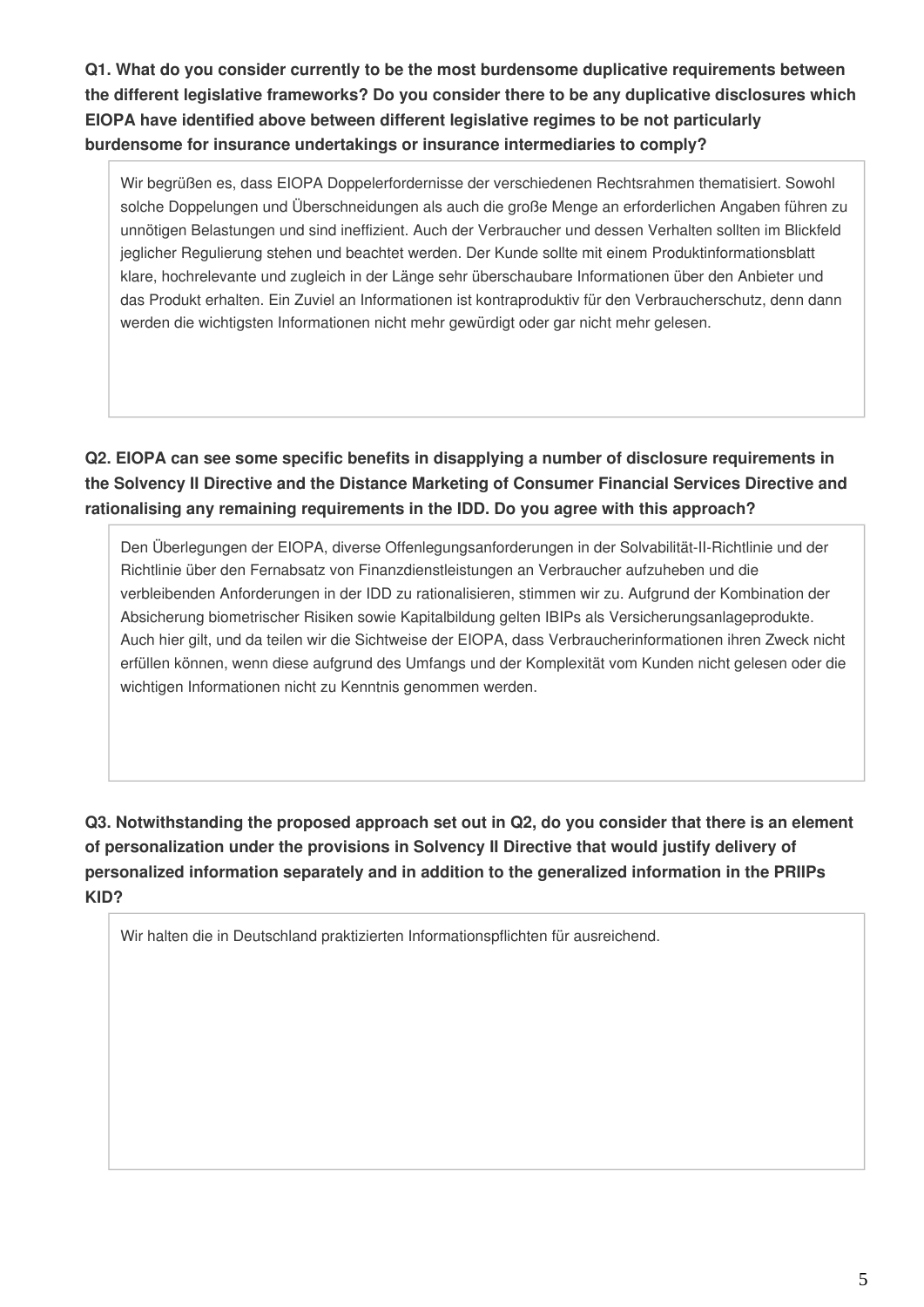**Q4. Do you agree that to address the current gap on periodic disclosures, it makes sense to require the disclosure of an "annual statement" which could include information on paid premiums, past performance, current value of the savings, as well as adjusted projections?**

Grundsätzlich begrüßen wir den Vorschlag der EIOPA einer jährlichen Information und verweisen auf die bereits vorhandene Regelung in Deutschland zur Standmitteilung (§ 155 VVG). Wir geben aber zu Bedenken, dass Prognosen zur Wertentwicklung Verbraucher zu falschen Schlüssen verleiten können. Des Weiteren sollte berücksichtigt werden, dass komplex bereitzustellende Informationen für Kosten sorgen, die kosteneffizienten Produkten entgegen stehen.

### **Q5. Do you agree with the proposed list of "most vital" product and intermediary information? If not, what elements do you identify as being "most vital", that is essential information that is most critical for consumers to read?**

Wir betrachten die von EIOPA unter Punkt 76 vorgeschlagenen 'wichtigsten' Informationen, die der Vermittler dem Kunden vor dem Vertragsabschluss mitteilen sollte, differenziert und sehen hier in weiten Teilen eine Duplizierung von Informationspflichten, die in Deutschland bereits durch die Erstinformationspflichten erfüllt sind:

Die Angabe, ob es sich um einen registrierten Versicherungsvermittler handelt, ist in Deutschland entbehrlich, da er ansonsten keine IBIPs vermitteln darf und die Registrierung bereits durch die Erstinformationspflichten offengelegt wird.

Wir teilen die Auffassung der EIOPA, dass eine Information darüber, ob der Vermittler den Kunden vertritt oder im Namen und Auftrag des Versicherungsunternehmens handelt, wichtig ist. Allerdings ergibt sich das in Deutschland bereits durch die Angabe der Tätigkeit bzw. wie der Vermittler registriert ist.

Versicherungsmakler sind im Auftrage des Kunden tätig, Versicherungsvertreter im Auftrag des Versicherers. Eine Angabe, ob der Vermittler eine Beteiligung an einem bestimmten Versicherungsunternehmen hält oder ob ein Versicherungsunternehmen eine Beteiligung an dem Versicherungsvermittler hält, erfolgt bereits im Rahmen der Erstinformation, soweit eine 10 %-Grenze überschritten wird.

Die Art der Vergütung und wer sie zahlt wird dem Kunden im Rahmen der Erstinformation offengelegt. Wir sprechen uns dagegen aus, dass die konkrete Höhe der Vergütung anzugeben ist. Aussagekräftige Informationen sind, in wessen Auftrage der Vermittler tätig ist, von wem er die Vergütung erhält und wie sich die Gesamtkosten, nicht nur die Vergütung, auf die Rendite auswirken.

### **Q6. Do you currently see specific issues with misleading advertisements and marketing material in relation to the sale of insurance-based investment products (IBIPs), which would merit specific regulatory treatment and if so, which aspects?**

Probleme mit irreführender Werbung und Marketingmaterial im Zusammenhang mit dem Verkauf von IBIPs, die auf einen Missstand hinweisen, sind in Deutschland nicht bekannt. Wir halten die bereits bestehenden Rechtsvorschriften für umfangreich und ausreichend.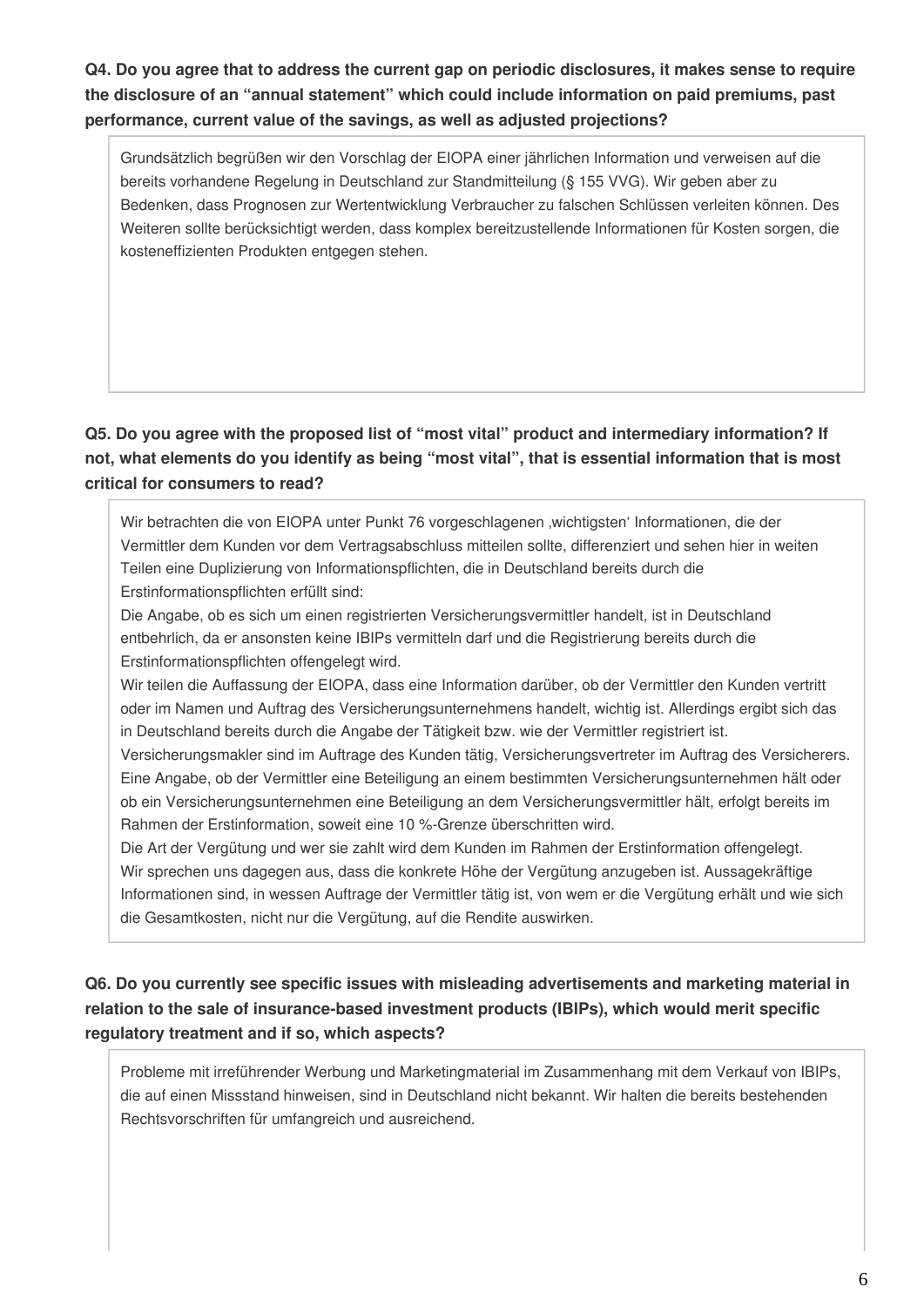## Assessing the risks and opportunities presented by new digital tools and channels

**Q7. Do you agree on the current level of development of the market for online platforms distributing IBIPs? If not, please could you provide examples of where you see evidence of online platforms selling IBIPs at present and how you see this impacting the customer journey and if possible, any quantitative data you can provide on this distribution channel.**

Wir sprechen uns allgemein und grundsätzlich dafür aus, dass der Verbraucher bei allen Vertriebswegen das gleiche Schutzniveau vorfindet. Geringere Anforderungen beim Online-Vertrieb im Vergleich zum stationären Vertrieb sind abzulehnen, sowohl mit Blick auf den Verbraucherschutz als auch faire Wettbewerbsbedingungen.

**Q8. Do you see the potential for the growth of open architecture models for the sale of IBIPs in the future and if so, in relation to which types of products?**

**Q9. Do you share EIOPA's assessment of the types of risks that could arise in the context of the growth of more diverse distribution channels for IBIPs? Are there any risks which you see arising, but which EIOPA has not identified in this paper?**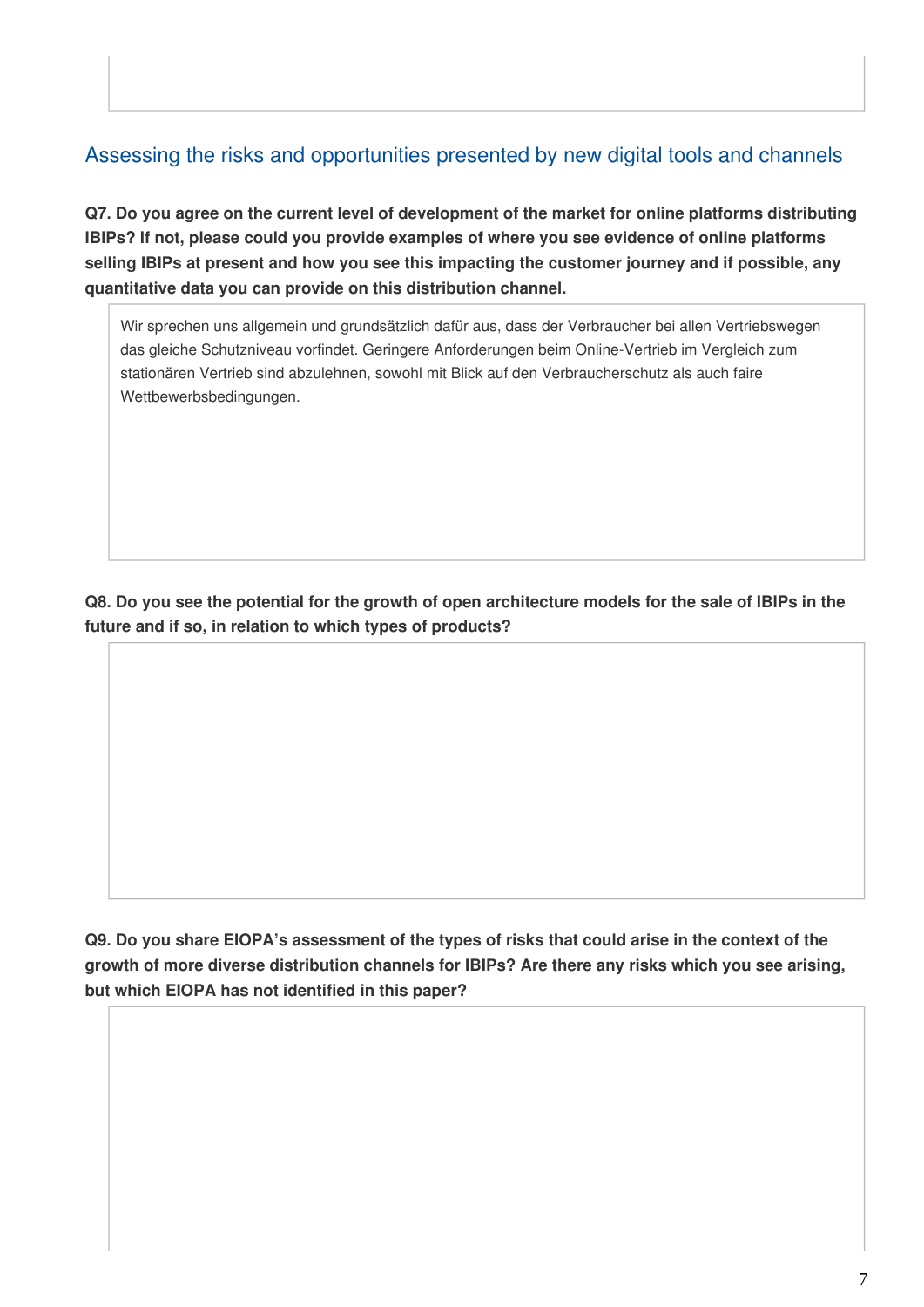## Tackling damaging conflicts of interest in the sales process

### **Q10. Do you agree with EIOPA's analysis of differences between IDD and MiFID II? Are there any other differences not mentioned which you consider to be relevant?**

Die IDD-Regelungen passen zur Beratung und Vermittlung von Versicherungsprodukten, so auch IBIPs, während die Regelungen der MIFID II zum institutionellen Vertrieb passen.

Der MIFID II-Grundsatz einer Verknüpfung der Vergütung an eine 'Qualitätsverbesserung' sehen wir mindestens im Versicherungsbereich als nicht als praxisgerecht an. Denn der Verbraucher, der von einem qualifizierten Versicherungsvermittler beraten wird, stellt sich besser als ein Verbraucher, der ohne Beratung ein Produkt abschließt. Insoweit stellt eine Beratung und Vermittlung durch einen qualifizierten Vermittler bereits eine höhere Qualität für den Verbraucher dar. Hier gilt der Grundsatz: Eine qualifizierte Beratung und Vermittlung muss angemessen vergütet werden.

### **Q11. Do you have any views on EIOPA's analysis of the structure of different distribution models for the sale of IBIPs in the EU?**

Wir begrüßen es, dass EIOPA die Kommission auf die Heterogenität des Versicherungsvertriebsmarktes in Europa hinweisen will. Im Vordergrund sollte der Nutzen für die Verbraucher im jeweiligen Mitgliedsland stehen, und nicht (zwanghaft) homogen über alle EU-Mitgliedsstaaten hinweg angewandte Regeln. Wenn Verbraucher in Deutschland das Provisionsmodell überwiegend favorisieren und eine Honorarzahlung an Vermittler bisher nur in einem geringen Umfang akzeptieren, dann ist ein Provisionsverbot kontraproduktiv für den Verbraucherschutz. Denn wenn angemessene, aber von der Mehrheit der Verbraucher als hoch empfundene Honorare nicht gezahlt werden, hat das auch zur Folge, dass Verbraucher auf sinnvollen Versicherungsschutz, speziell auch Altersvorsorge mit IBIPs, verzichten. Auch hier ist die gegebene Regelung der IDD zu favorisieren, die den Mitgliedsstaaten die Freiheit lässt, je nach dortigen Bedürfnissen und Gegebenheiten im Rahmen der nationalen Umsetzung strengere Regelungen einzuführen.

Im Übrigen teilen wir nicht die bei der EU Kommission scheinbar vorhandene Auffassung, dass Vergütungen in Form von Provisionen grundsätzlich negative Anreize setzen. Die geringe Anzahl an Verbraucherbeschwerden über Versicherungsvermittler bei BaFin und Versicherungsombudsmann deuten jedenfalls nicht darauf hin, dass das Provisionssystem in Deutschland zu verbreiteten Missständen führt. Dort, wo tatsächlich ein Missstand festgestellt wird, sehen wir die nationale Aufsicht gefordert, im Rahmen ihrer rechtlichen Möglichkeiten und Pflichten gegen diesen Missstand vorzugehen. Eine qualifizierte Beratung und Vermittlung muss angemessen vergütet werden, und da bietet das Provisionssystem für den Verbraucher den erheblichen Vorteil, dass er die Vergütung nicht direkt nach der

Beratung und Vermittlung in voller Höhe zahlen muss.

**Q12. Has EIOPA captured, in your view, all relevant policy options? Do you agree with the different pros and cons listed for these options and the potential impacts indicated for these options? Are you in favour of any particular options or combination of options? Are there any other policy options and pros and cons to be considered in your view?**

Wir begrüßen viele Darlegungen und Ansichten der EIOPA, teilen aber die in den Optionen vorgeschlagenen Ratschläge nicht. Von Verfeinerung über Verschärfung bis hin zum kompletten Verbot von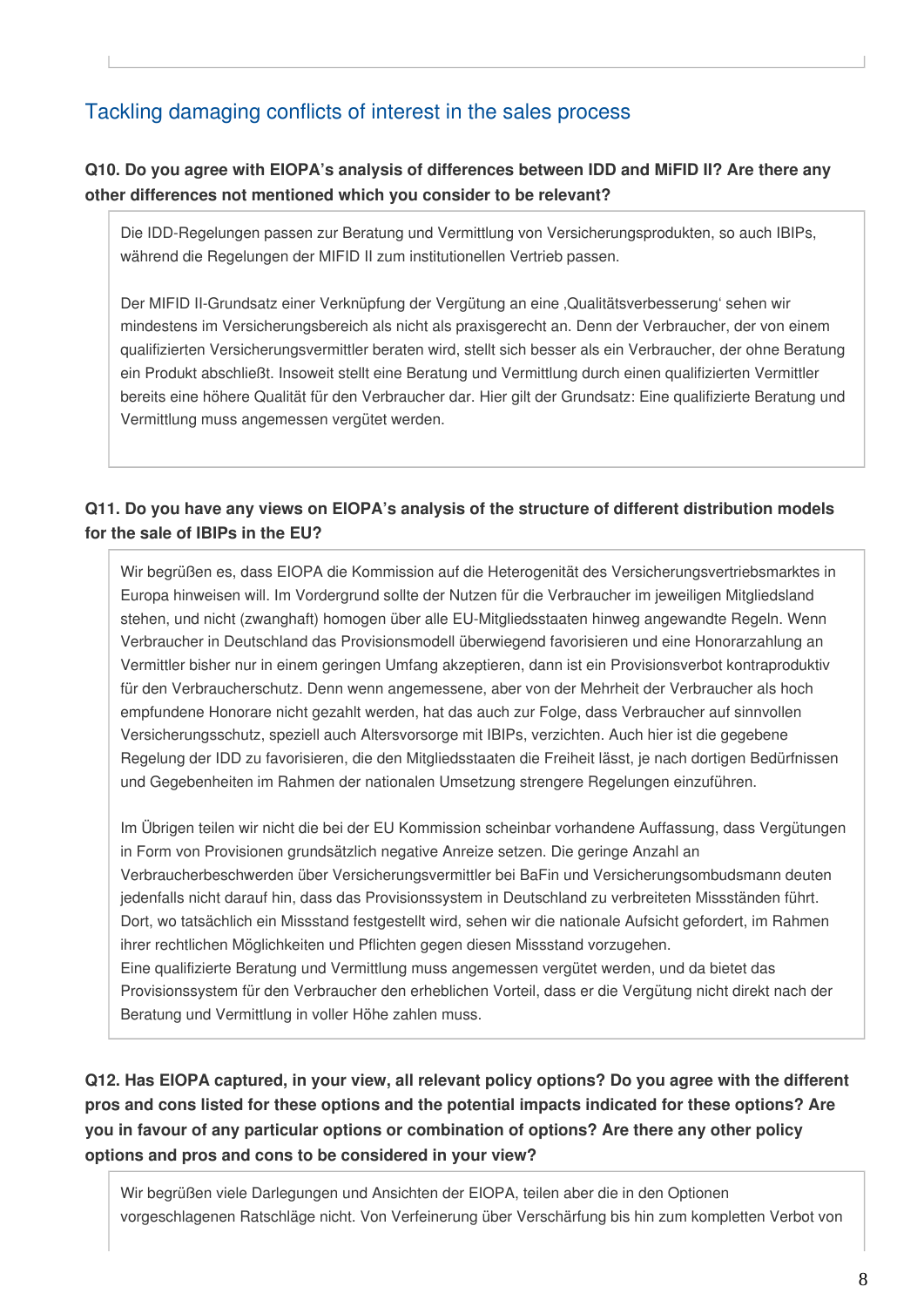Provisionen ist alles vorhanden, außer, erst einmal keine weiteren Maßnahmen zu ergreifen, da keine erheblichen Probleme identifiziert wurden. Was wir daher vermissen, aber begrüßen würden: Die Regulierung erst einmal über einen längeren, angemessenen Zeitraum wirken lassen und dann, wenn dennoch gravierende Missstände erkannt werden, punktuell und zielgerichtet die Regulierung entsprechend anpassen.

### Promoting an affordable and efficient sales process

**Q13. Where do you see the most significant overlaps lie between the demands and need test and suitability assessment and what can be done to address these overlaps?**

**Q14. Do you see scope for streamlining the suitability assessment and in what way, could digitalisation be harnessed to make advice on IBIPs more affordable?**

**Q15. Do you see any specific risks for consumers in streamlining the advice process further?**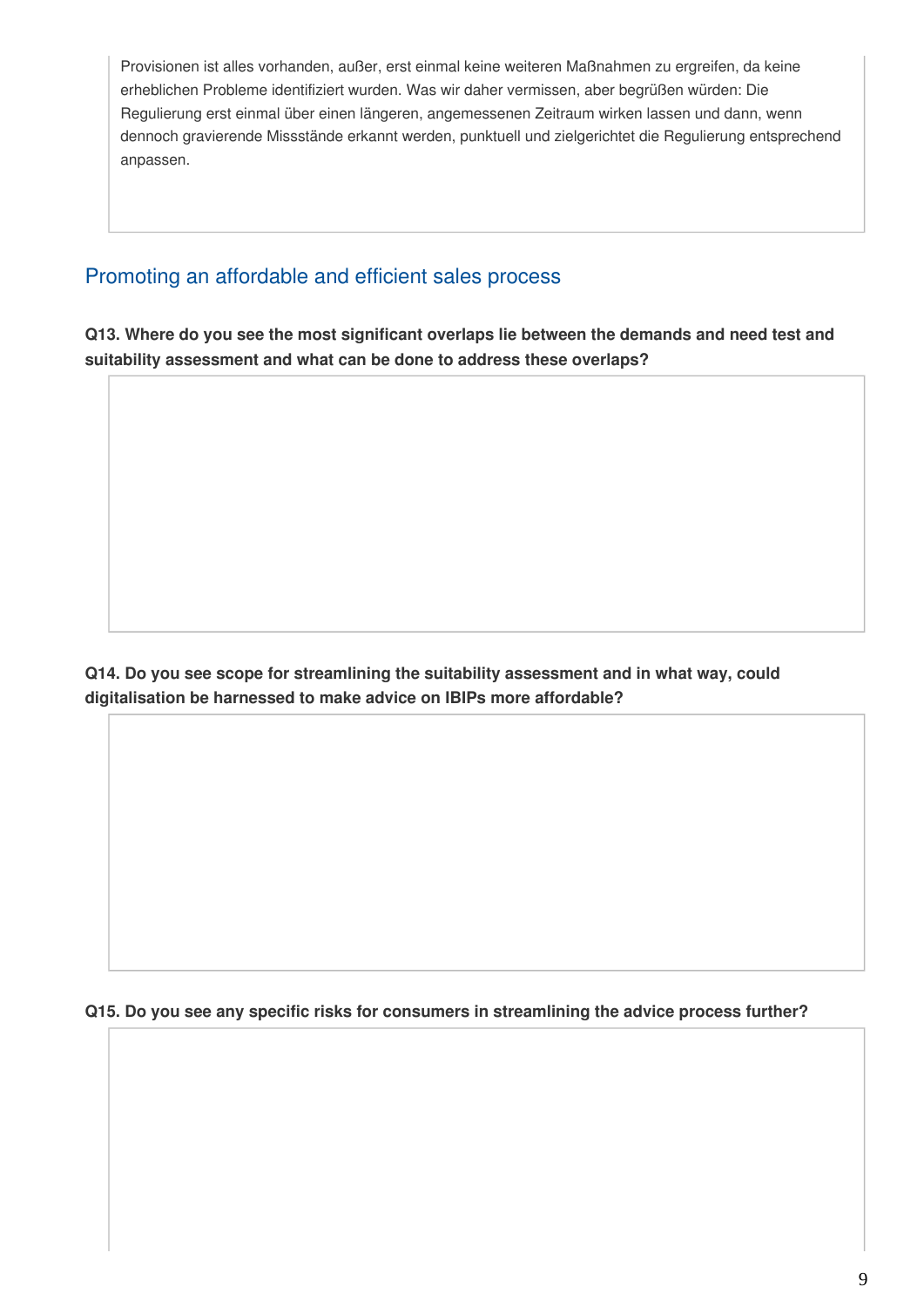**Q16. What is your view on possible demand-side solutions to facilitate the provision of affordable advice on the sale of IBIPs and support wealth management, such as financial guidance and what benefits could this bring?**

Assessing the impact of complexity in the retail investment product market

**Q17. Do you agree with EIOPA's interpretation of complexity and cost efficiency in light of the changing market environment?**

**Q18. Do you agree with EIOPA's assessment of the types of products and/or products features which could be considered simpler?**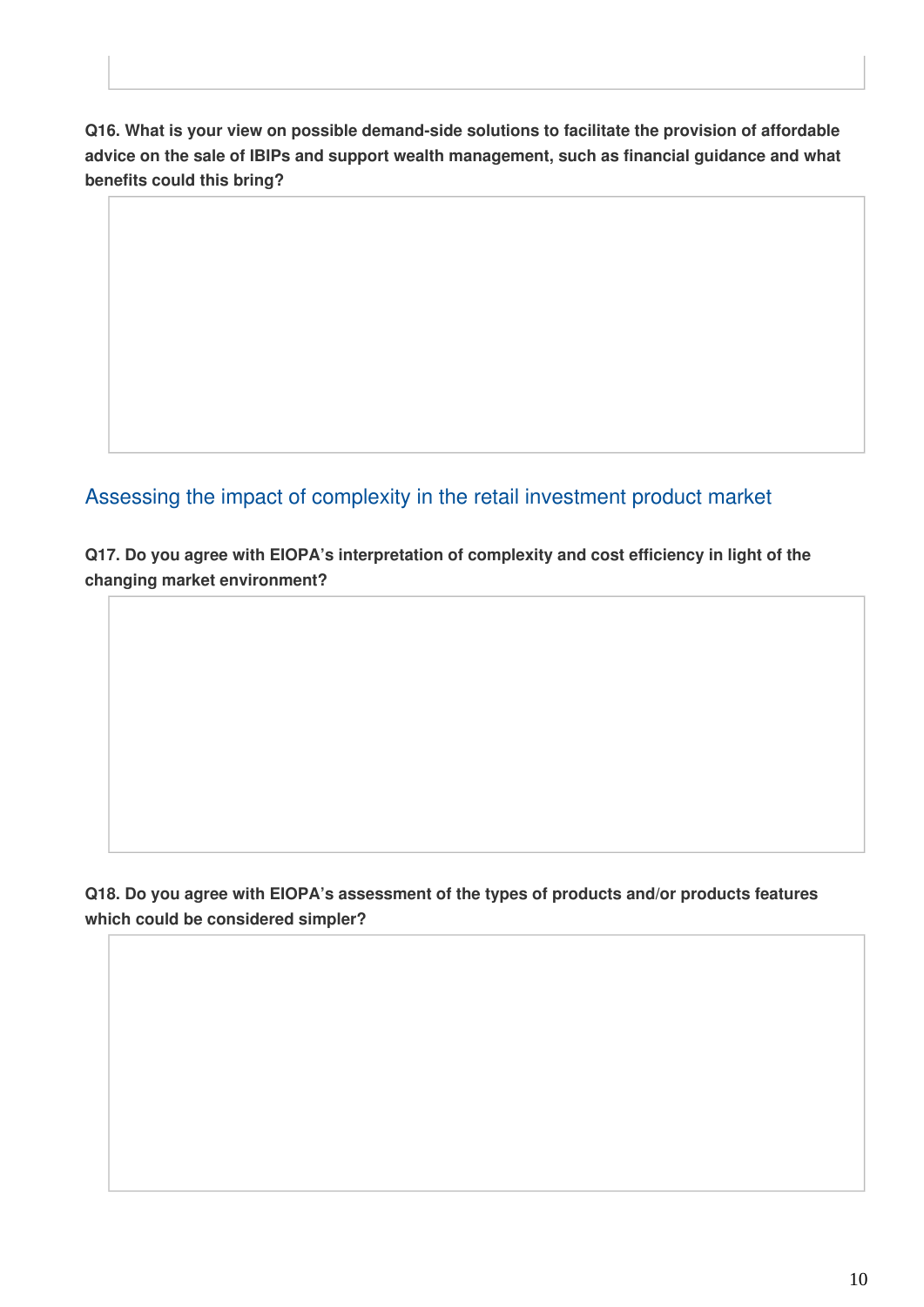**Q19. How would you, as an external stakeholder, define simpler and cost-efficient products? Could you please provide concrete examples of products that you consider simpler and cost-efficient?**

**Q20. Do you consider, as an external stakeholder, that other measures could be more effective in ensuring cost efficiency? Examples of such measures could include amending the wording of the POG Delegated Regulation and state more clearly that, in the product testing, manufacturers should also assess whether costs may be too high and hence not to fit for any target market**

**Q21. Do you agree with the advantages and disadvantages of the different options proposed? Are there additional aspects which should be highlighted?**

The evidence for the responses should be provided in the textboxes below the respective questions. However, if you have evidence in a format other than text (e.g. Excel file), please upload the file here.